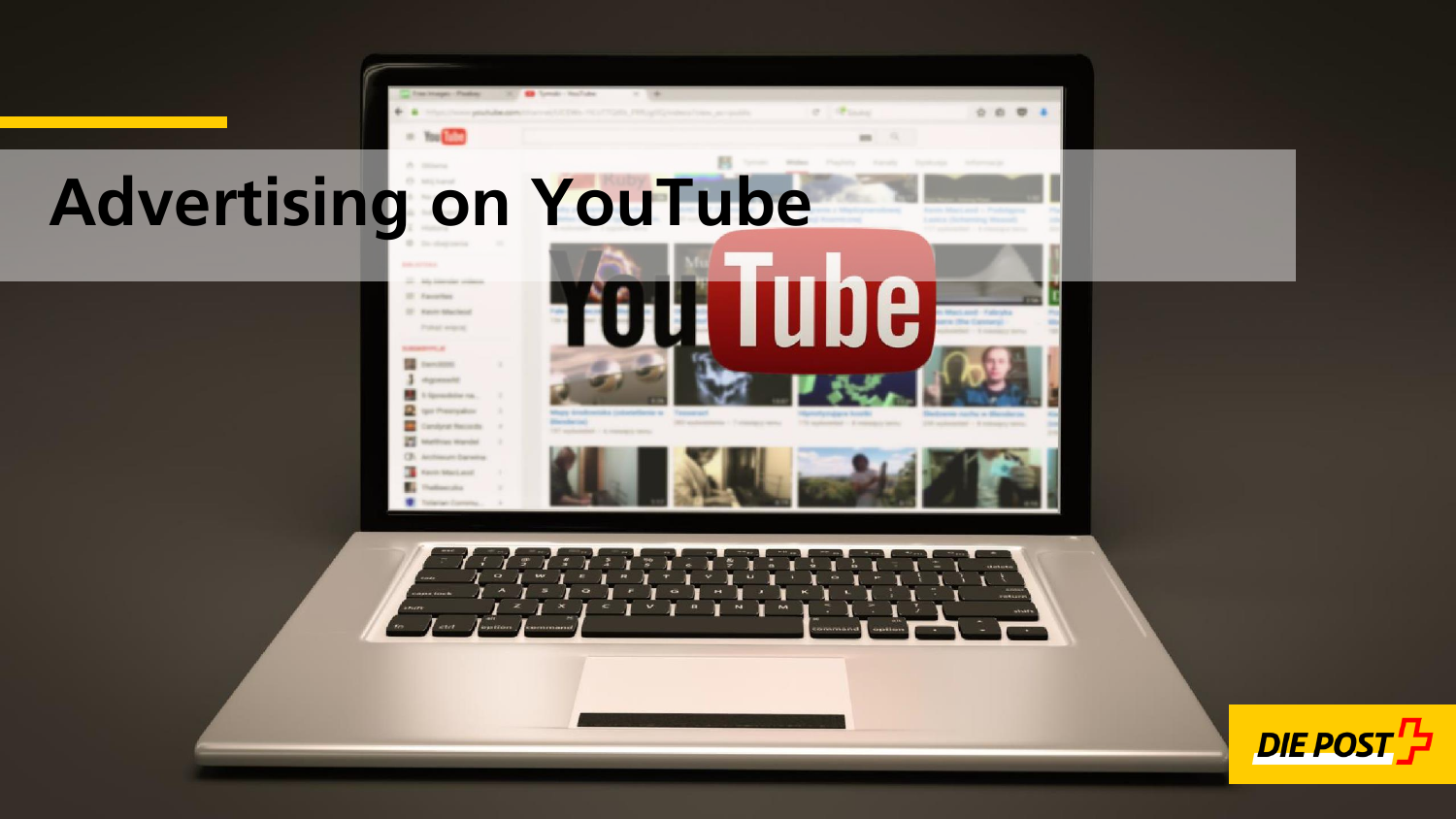# **Overview of the display options currently available:**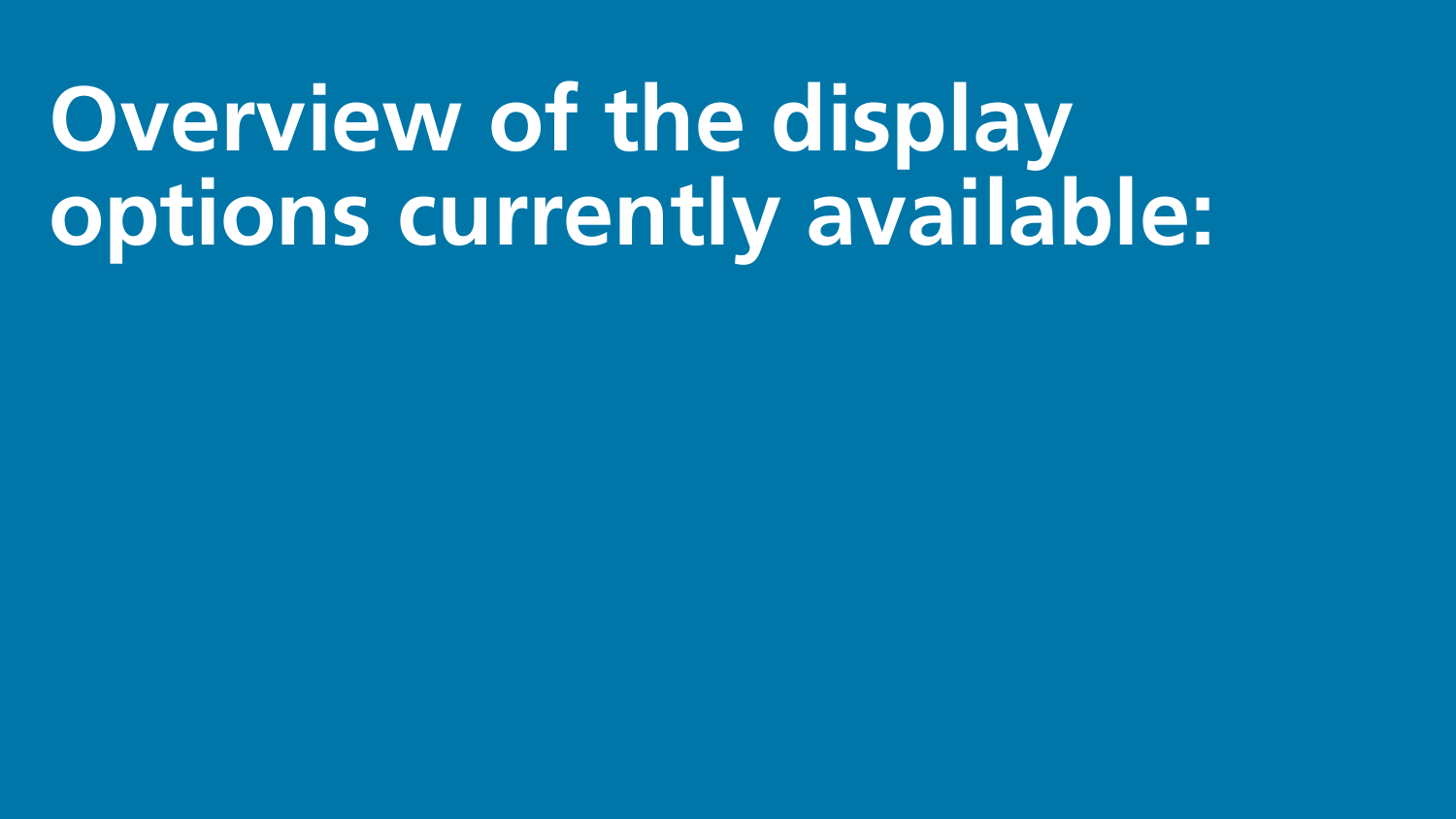## **IN-STREAM:**

- $\triangleleft$  Before, during or after videos
- $\triangleleft$  Skippable after 5 seconds
- ❖ YouTube playback pages, websites and apps from Google video partners
- ❖ Campaign targets
	- o Revenue
	- o Leads
	- o Access to the website
	- o Brand awareness and reach
	- o Product and brand building readiness
	- o Without target project
- CPV (cost per view) -> Invoicing takes place:
	- o After 30 seconds or
	- o When the display has been viewed to the end or
	- o Following an interaction with the display
- ◆ Maximize target CPM (cost per mill), target CPA (cost per action) and conversions -> invoicing based on views

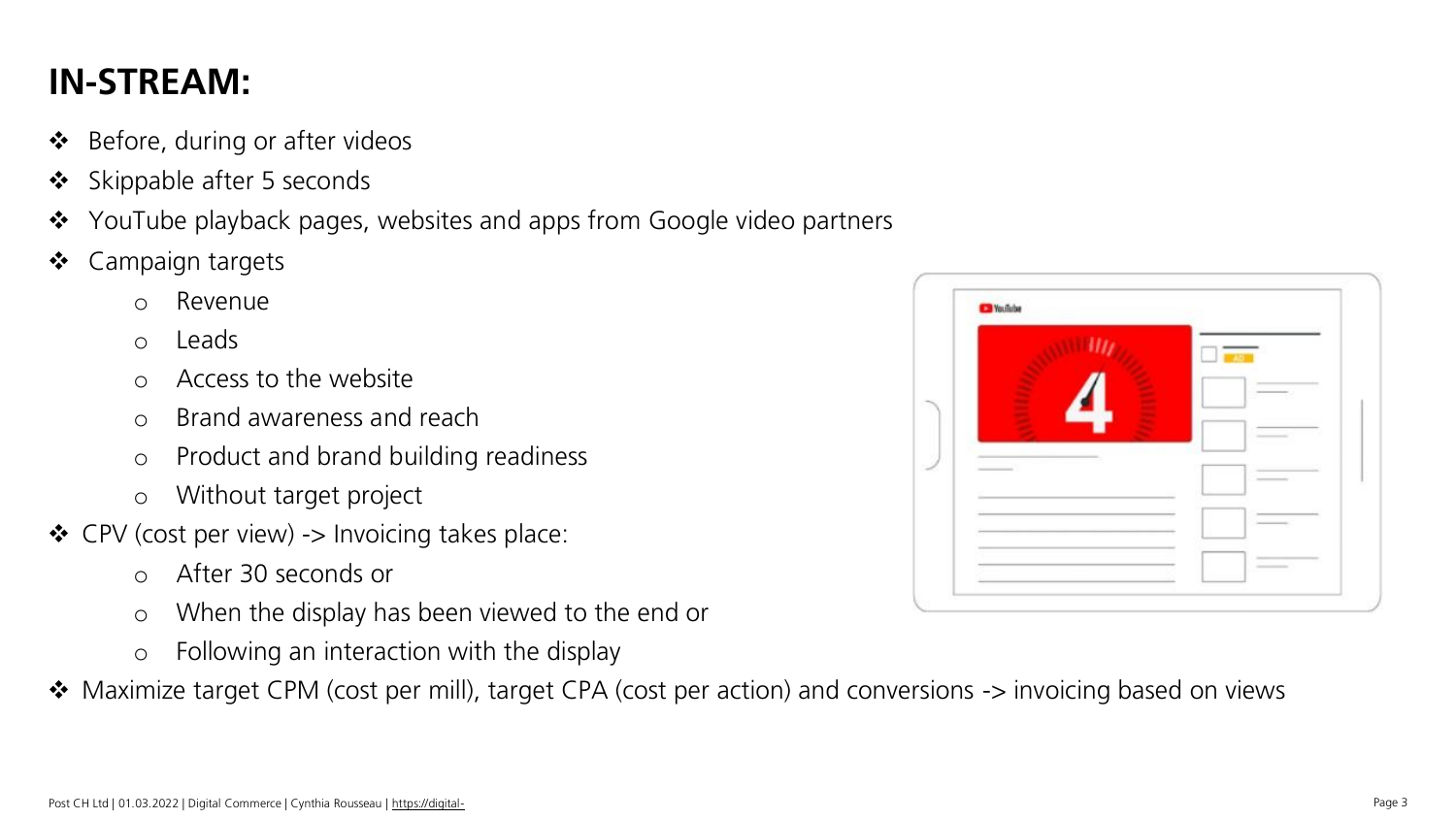# **IN-STREAM (UNSKIPPABLE):**

- ❖ Before, during or after videos
- ❖ 15 or 20 seconds, not skippable
- ❖ YouTube playback pages, websites and apps from Google video partners
- ❖ Campaign targets
	- o Brand awareness and reach
	- o Without target project
- ❖ CPM (cost per mill) -> Invoicing takes place:
	- o On the basis of views

| <b>CD</b> YouTube |                 |                                                                                                                                                                                                                                                                                                                                                                                                                                                                            |
|-------------------|-----------------|----------------------------------------------------------------------------------------------------------------------------------------------------------------------------------------------------------------------------------------------------------------------------------------------------------------------------------------------------------------------------------------------------------------------------------------------------------------------------|
|                   |                 |                                                                                                                                                                                                                                                                                                                                                                                                                                                                            |
|                   | $\blacklozenge$ |                                                                                                                                                                                                                                                                                                                                                                                                                                                                            |
|                   |                 |                                                                                                                                                                                                                                                                                                                                                                                                                                                                            |
|                   |                 |                                                                                                                                                                                                                                                                                                                                                                                                                                                                            |
|                   |                 | -                                                                                                                                                                                                                                                                                                                                                                                                                                                                          |
|                   |                 |                                                                                                                                                                                                                                                                                                                                                                                                                                                                            |
|                   |                 | $\frac{1}{2} \left( \frac{1}{2} \right) \left( \frac{1}{2} \right) \left( \frac{1}{2} \right) \left( \frac{1}{2} \right) \left( \frac{1}{2} \right) \left( \frac{1}{2} \right) \left( \frac{1}{2} \right) \left( \frac{1}{2} \right) \left( \frac{1}{2} \right) \left( \frac{1}{2} \right) \left( \frac{1}{2} \right) \left( \frac{1}{2} \right) \left( \frac{1}{2} \right) \left( \frac{1}{2} \right) \left( \frac{1}{2} \right) \left( \frac{1}{2} \right) \left( \frac$ |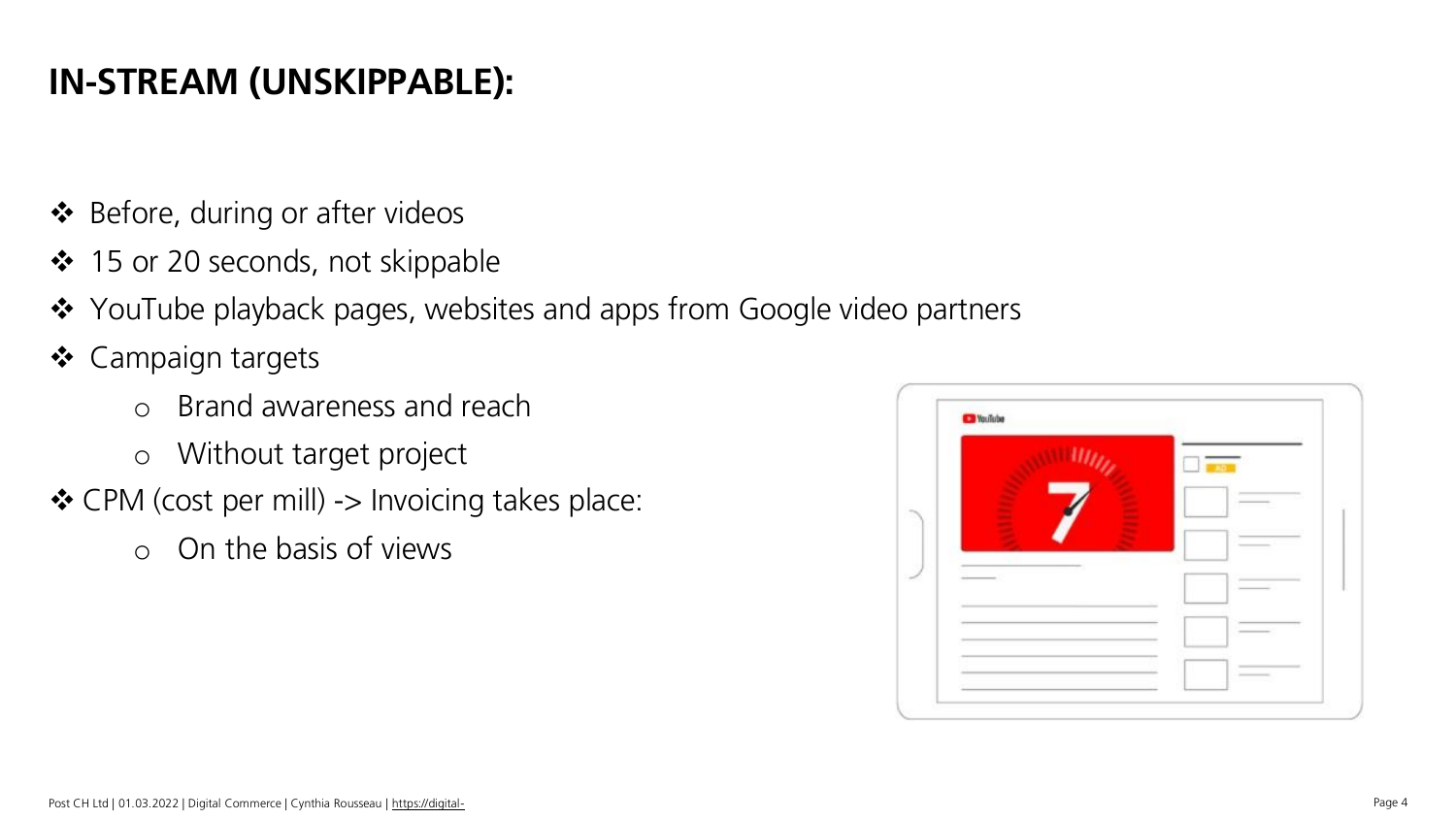## **VIDEO DISCOVERY:**

- ❖ Video thumbnails with text
- $\div$  The aim is to play the video
- Next to similar YouTube videos, in the YouTube search result or on YouTube's mobile homepage
- ❖ Campaign targets
	- o Product and brand building readiness
	- o Without target project
- CPV (cost per view) -> Invoicing takes place:
	- o After clicking on the title or thumbnail

| <b>Ca</b> YouTube |    |
|-------------------|----|
|                   | AD |
|                   |    |
| _____             |    |
|                   |    |
|                   |    |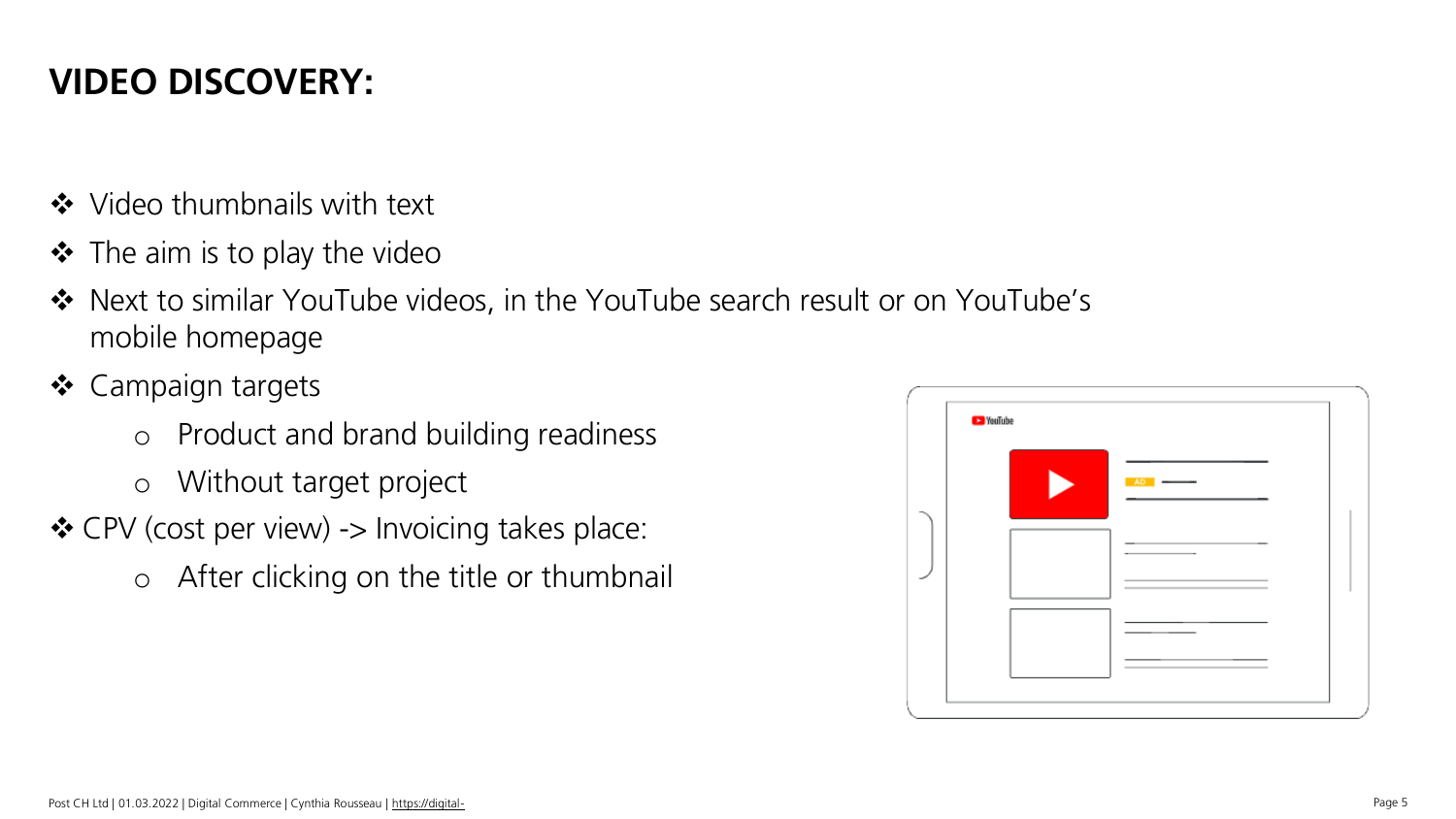#### **BUMPER:**

- ❖ Before, during or after videos
- ❖ 6 seconds, not skippable
- ❖ YouTube playback pages, websites and apps from Google video partners
- ❖ Campaign targets
	- o Brand awareness and reach
	- o Without target project
- ❖ CPM (cost per mill) -> Invoicing takes place:
	- o On the basis of views

| <b>CB</b> YouTube |      |
|-------------------|------|
|                   |      |
|                   |      |
|                   | -    |
|                   | ___  |
|                   |      |
|                   | ____ |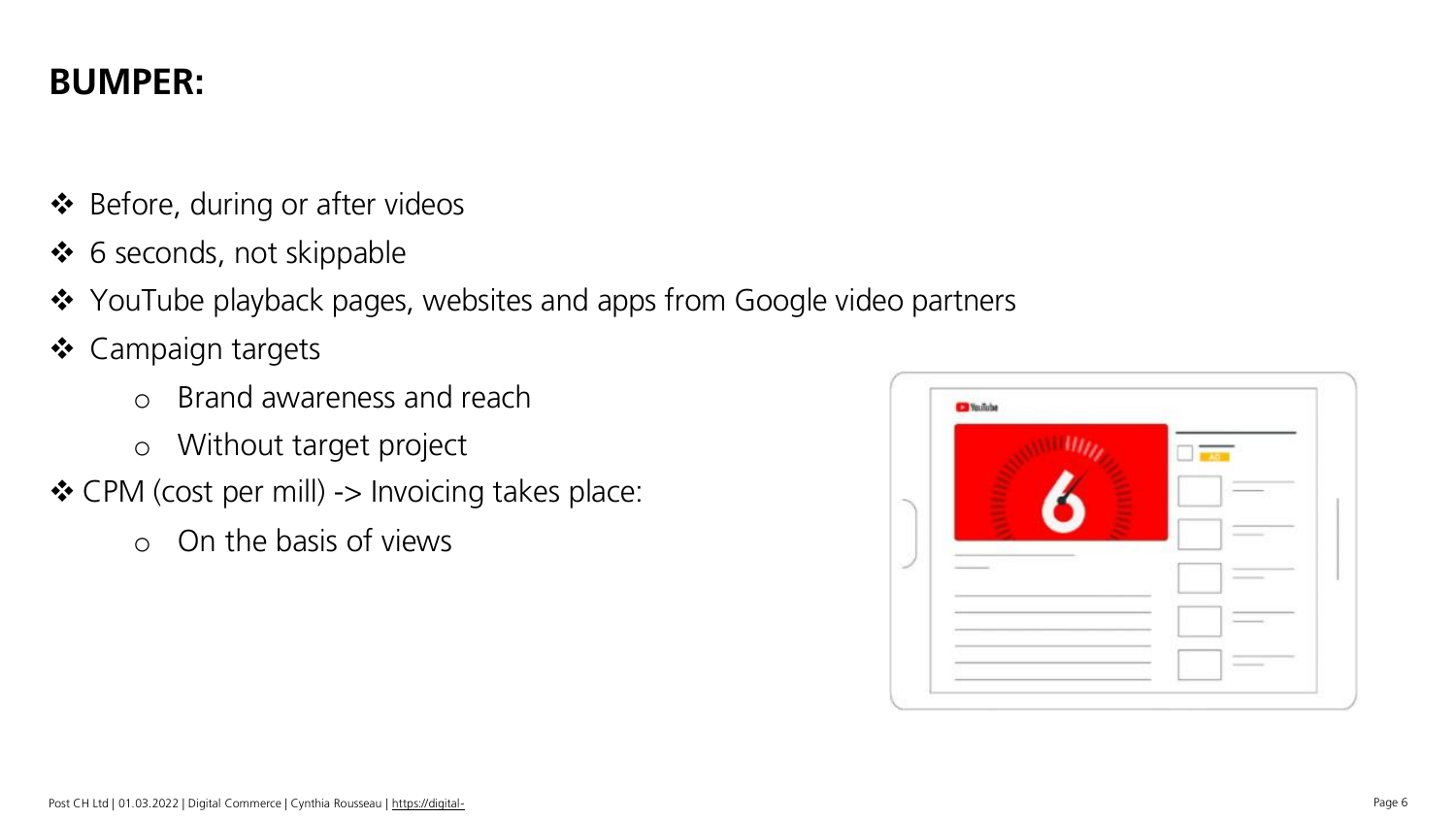### **OUT-STREAM:**

- ❖ Banner placements, interstitials, feeds
- ❖ Playback automatically and without sound
- ❖ Tap to play with sound
- ◆ Not on YouTube, only available on Google video partners
- ❖ Campaign targets
	- o Brand awareness and reach
	- o Without target project
- ❖ vCPM (cost per mill) -> Invoicing takes place:
	- o Video watched for at least 2 seconds

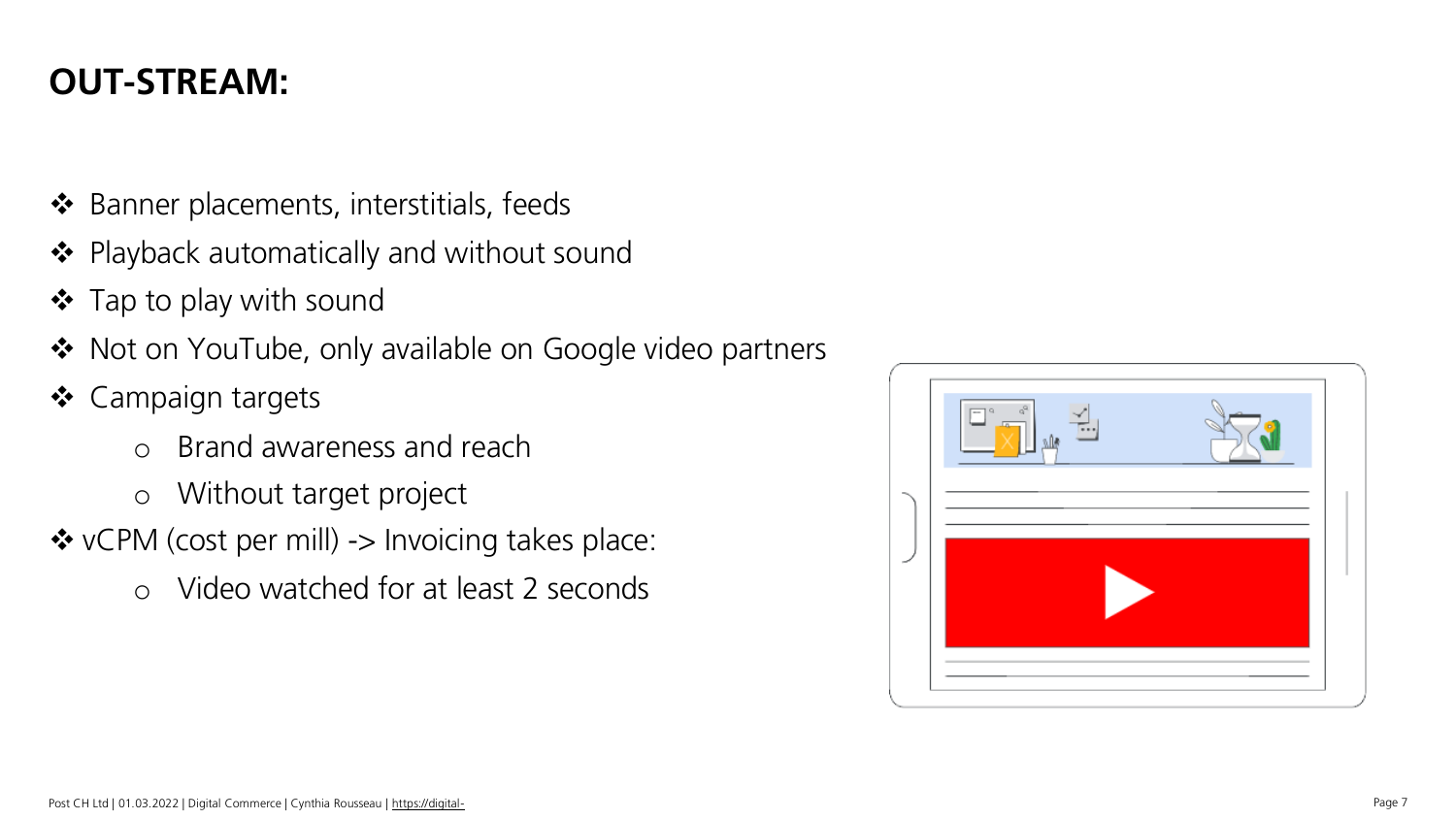#### **MASTHEAD:** [HTTP://WWW.YOUTUBE.COM/VIDEOMASTHEAD](http://www.youtube.com/VIDEOMASTHEAD)

- ❖ YouTube homepage feed (all devices)
- ❖ Draw attention to new products
- $\triangleleft$  Reach a large target group in a short time
- Formerly only CPD (cost per day) bookable as CPM since 2021
- ❖ Send creatives to Google sales team at least two working days in advance

#### **Additional information:**

Googl[eMockup Tool c](https://create.withgoogle.com/youtubemockuptool/)an be used to show what the advertisement will look like from the customer's point of view

before it is published.